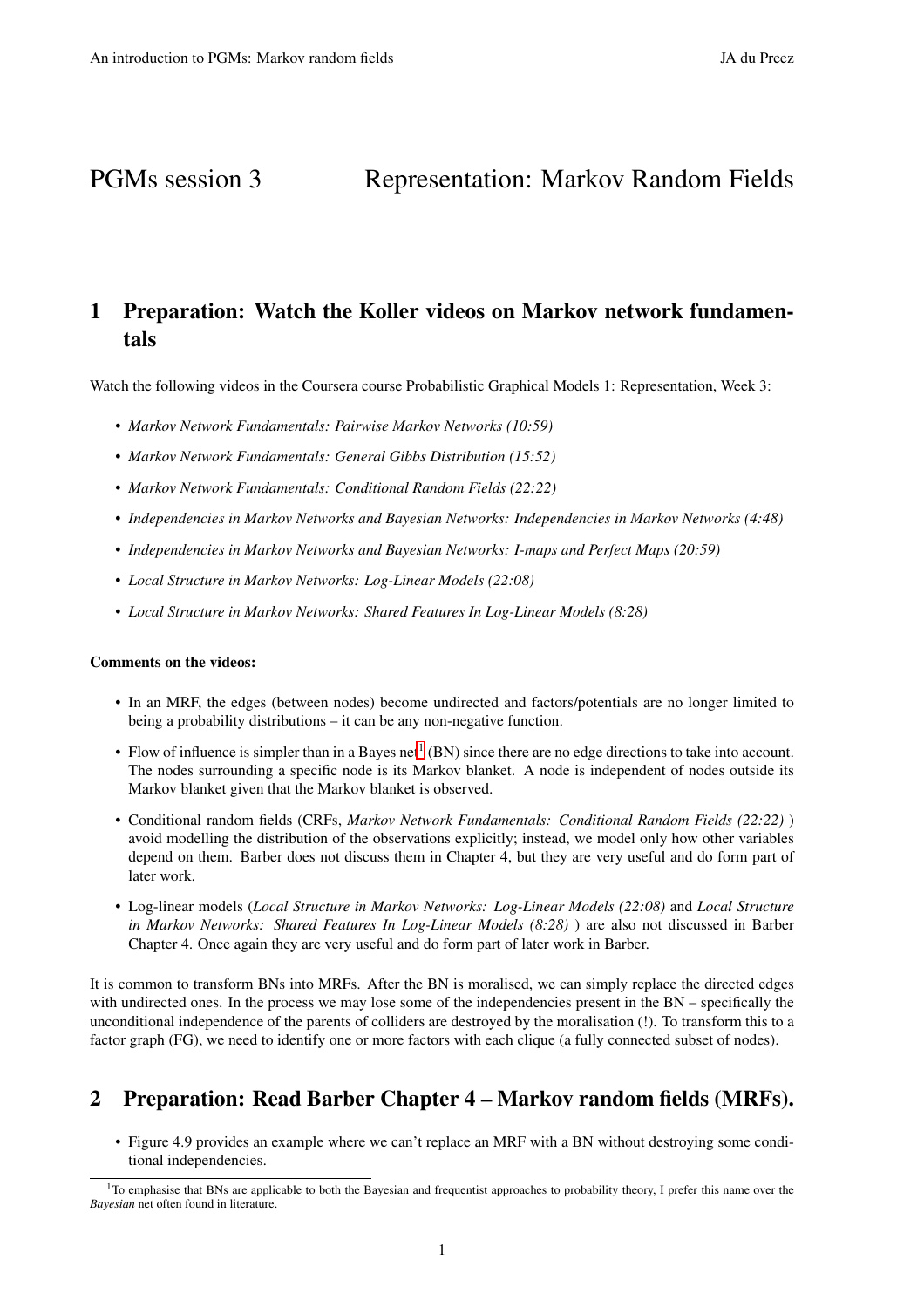- For the first time in Barber we meet the I-map concept, but as we have seen from the Koller videos, it is also applicable to BNs.
- Chain graphs (Section 4.3) are graphical models containing both directed and undirected edges. The resultant model is more powerful than either BNs and MRFs (and of course contains them as special cases). This concept is not discussed in the Koller videos (although it is in her book). We will not focus on them in this module – the interested reader is referred to Koller's book for more detail (Chain graphs has its own moralisation procedure, and flow of influence can be ascertained via a process related to d-separation, now called 'c-separation').
- Barber explicitly discusses factor graphs, a finer grained model than MRFs. In the error-correction coding community this is known as a Tanner graph – see MacKay's book for more detail. In video *Message Passing in Cluster Graphs: Properties of Cluster Graphs (15:00)* (later, in Probabilistic Graphical Models 2: Inference, Week 2) Koller mentions them by another name: *Bethe* cluster graphs. Although they are very popular, they are a special/constrained case of a cluster graph and are in general not as powerful as a full cluster graph.

## 3 Practical: The Hamming (7,4) error correction code

#### 3.1 Background

The Hamming (7,4) error-correction code is applied to digital information transmitted over a noisy communications channel. This simple code extends a 4-bit input sequence with a further 3 parity check bits to result in a 7-bit sequence to transmit. This provides redundancy that allows automatic correction of any *one* wrongly received bit. It works as follows:



<span id="page-1-0"></span>Figure 1: Creating parity checks in the Hamming (7,4) error correcting code. Bits  $b_0, \ldots, b_3$  are the original four information bits to be transmitted. Bits  $b_4$ ,  $b_5$  and  $b_6$  are chosen to create even parity in each of the three circles they occur in.

- **Transmitter side:** Figure [1](#page-1-0) describes the coding of the original data to be transmitted.  $b_0$ ,  $b_1$ ,  $b_2$  and  $b_3$  are the original 4 information bits to be transmitted, while  $b_4$ ,  $b_5$  and  $b_6$  are so-called parity check bits. These are chosen so that there will be an even number of 1's in each of the three circles – so-called 'even' parity.
- **Receiver side:** The decoder will receive seven bits,  $r_0, \ldots, r_6$ . Let us consider the three corresponding circles from Figure [1,](#page-1-0) but now with  $r_0, \ldots, r_6$ :
	- If all three circles have even parity, the most likely conclusion is that  $r_0, \ldots, r_6$  were decoded (recreated) correctly. The alternative would be that there is an even number of errors in each of the three circles, which common sense should indicate as a much less likely outcome. (You will soon be able to calculate these probabilities.)
	- If exactly one of these circles fails its parity check, the most likely conclusion is that the bit unique to that circle  $-$  i.e., the parity bit  $-$  is the one that is in error.
	- If exactly two of these circles fail their parity checks, the most likely conclusion is that the single bit that is common to both these circles, but not also common to the third circle, is the one that is in error.
	- If all three of them fail their parity checks, the most likely conclusion is that the bit common to them all – i.e.  $r_0$  – is in error.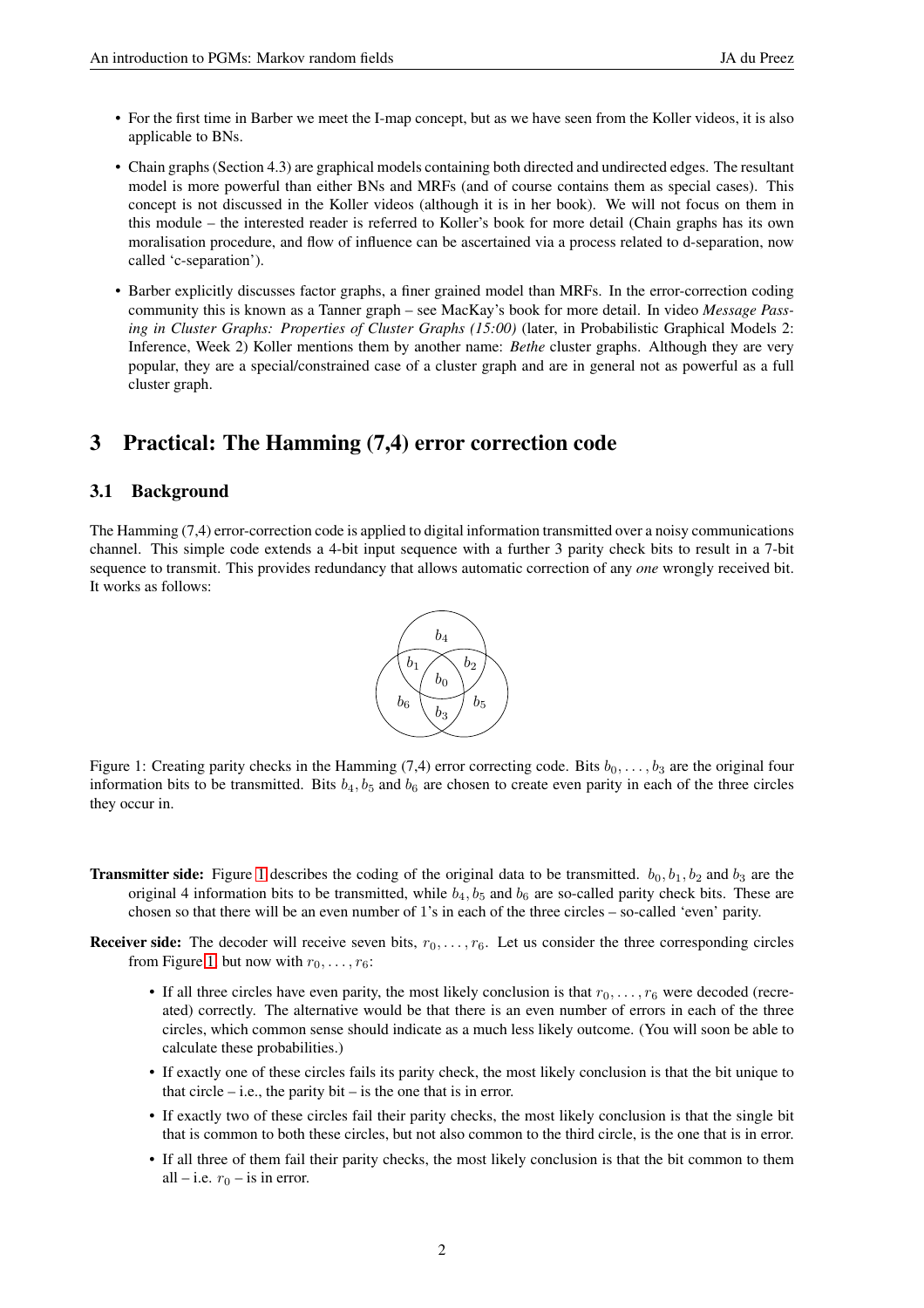• Note that if there are more than one error, the decoding will give an incorrect answer. This code can only correct one error in the seven transmitted bits (of which only four are the original information bits we wanted to transmit).

This is enough information to be able to implement such a coder/decoder pair. A few simple rules on the transmit side can generate the check bits for any arbitrary  $b_0, \ldots, b_3$ . On the receive side, one can calculate the three parities (one for each circle) and then use the logic above to figure out which bit (if any) is in error. However, we will now tackle this via PGMs. Instead of explicitly coding these particular rules, we are going to capture their logic in probability distributions (you can think of this as declarative coding) and then let the PGM figure out what goes for what.

### **3.2** A PGM to calculate the check bits  $b_4$ ,  $b_5$  and  $b_6$  given input bits  $b_0, \ldots, b_3$ .

- (a) (On paper) Your first task is to convert Figure [1](#page-1-0) into a BN and make a drawing of it. Try to do this on your own – a primary skill you want to develop is the art of transforming logical constraints into a corresponding probability distribution. You can confirm your answer by looking at Figure [2\(](#page-3-0)a) (further down).
- (b) (On paper) Directly from this BN, write down an expression for the joint distribution  $p(b_0, \ldots, b_6)$ . Specifically note how the joint distribution, representing the whole coding subsystem, factorises into a number of smaller distributions where each of them describes a very specific "local" aspect (or piece of knowledge) pertaining to the system. Isn't this a beautiful way of determining the full probabilistic description just about directly from our logical understanding of the situation?

(You should get:  $p(b_0, \ldots, b_6) = p(b_4|b_0, b_1, b_2)p(b_5|b_0, b_2, b_3)p(b_6|b_0, b_1, b_3)p(b_0)p(b_1)p(b_2)p(b_3).$ )

Note the equivalence of two viewpoints on the task – initially we described the procedure from a logical viewpoint. Now we have compiled a set of probability distributions that captures that same logic.

(c) (On paper) Now you need to flesh out the actual probability tables for all those conditional probability distributions that you found via the BN. For instance consider  $p(b_4|b_0, b_1, b_2)$ : For this you need to think carefully about which combinations of  $b_0$ ,  $b_1$ ,  $b_2$  and  $b_4$  have even parity and assign a probability of 1.0 to those cases. All the uneven parity cases get a probability of zero. You should end up with half of the 16 cases having a probability of one, and the other half with a probability of zero.

The distributions for the other parity check factors are similar to this, you only need to substitute to the new sets of random variables.

(d) (On paper) From this, use the moralisation procedure to transform this BN into an Markov random field (MRF). Your MRF should look something like Figure [2\(](#page-3-0)b) (further down).

Notice that the conditional distributions of the BN morphs into "cliques" in the MRF. They are somewhat more difficult to spot now. You should be able to easily identify the three parity bit cliques. However, there is a fourth maximal clique in this diagram, see if you can spot that – it will surface again later in this course.

(e) (On paper) In the next assignment we will introduce the concept of message passing or belief propagation. In doing this we will almost exclusively focus on two other PGM representations: the FG and the CG.

In preparation for the next assignment, sketch the FG version of the above graphs. The FG makes the relationship between the factors (probability distributions here) and the random variables they operate on, explicit. To sketch this you list your random variables (each shown inside a circle), and then connect them to the factors they appear in (each shown inside a box). Figure  $2(c)$  shows this.

- (f) (In code) Use the emdw DiscreteTable class to implement the three factors one for each parity check circle.
- (g) (In code) Multiply these three<sup>[2](#page-2-0)</sup> distributions to get the distribution jointly describing  $b_0, \ldots, b_6$ , using the absorb operator in emdw). Use the normalize operator to ensure that the result still sums to one.
- (h) (In code) Choose some arbitrary combination for the input bits, such as  $b_0 = 1$ ,  $b_1 = 0$ ,  $b_2 = 1$ ,  $b_3 = 0$ . Use these values as observation or evidence values; do this with observeAndReduce in emdw.

<span id="page-2-0"></span><sup>&</sup>lt;sup>2</sup>From the BN, you might have noticed that there also are four other factors describing for  $b_0, \ldots, b_3$  their prior probability of being either a one or zero. In general we need to include them. However, if these prior probabilities are "flat" – i.e., equally likely for both cases – they wont affect anything. If you still feel uneasy about leaving them out, feel free to include them. In that case they will also have to be included in the product to determine the joint distribution.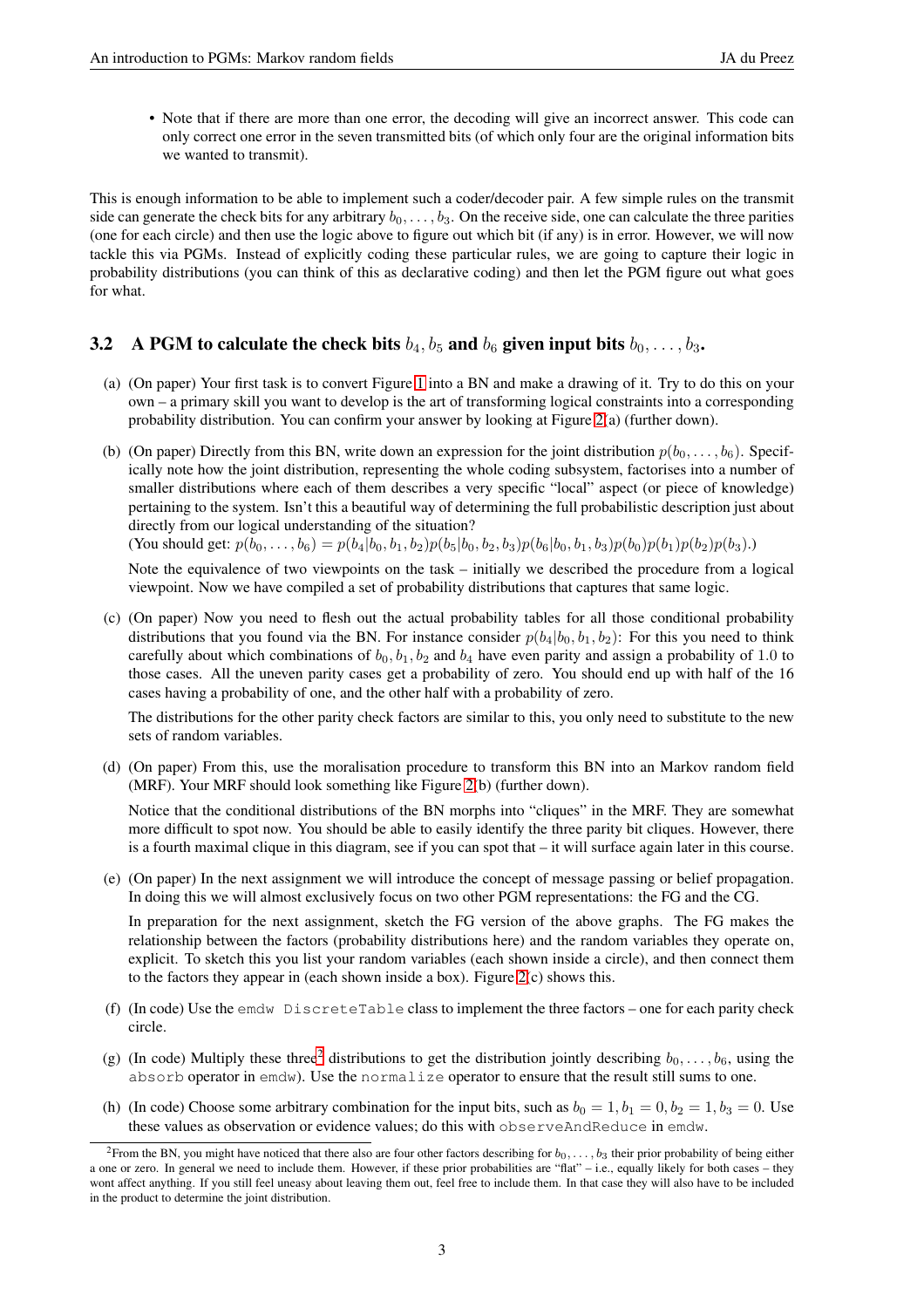(i) (In code) The above product should result in a single/unique combination of  $b_4, \ldots, b_6$  with a non-zero probability (unity after normalisation). You can confirm this by simply printing this (reduced) distribution to the screen. This provide the appropriate values to use for the check bits given the original four information bits. Congratulations, you have built the coding stage for the  $Hamming(7,4)$  code.



<span id="page-3-0"></span>Figure 2: Various PGM representations for the Hamming (7,4) coding stage.

### <span id="page-3-2"></span>3.3 A PGM to decode the received  $r_0, \ldots, r_6$  bits: binary symmetric channel (BSC) case.

On the receiving side, the demodulator will receive degraded versions of the transmitted waveforms and apply some decision circuitry to directly translate it into a received binary sequence  $r_0, \ldots, r_6^3$  $r_0, \ldots, r_6^3$ . The error correction logic is not involved in determining this initial received sequence – each received  $r_i$  depends directly and solely on what the corresponding transmitted  $b_i$  was. Our purpose now is to take a look at these received  $r_i$  bits, take into account the legitimate combinations implied by the check-bit coding, and from all of this determine what the most likely transmitted sequence  $b_0, \ldots, b_6$  is. Lets approach this systematically:

(a) (On paper) Our first objective is to determine the full BN that describes the receiver side – it therefore should

<span id="page-3-1"></span><sup>&</sup>lt;sup>3</sup>If this does not make sense to you, just assume that the received message will be a sequence of bits,  $r_0, \ldots, r_6$ , which will be the same as the sequence of transmitted bits,  $b_0, \ldots, b_6$ , but some bits may have "flipped" in the process.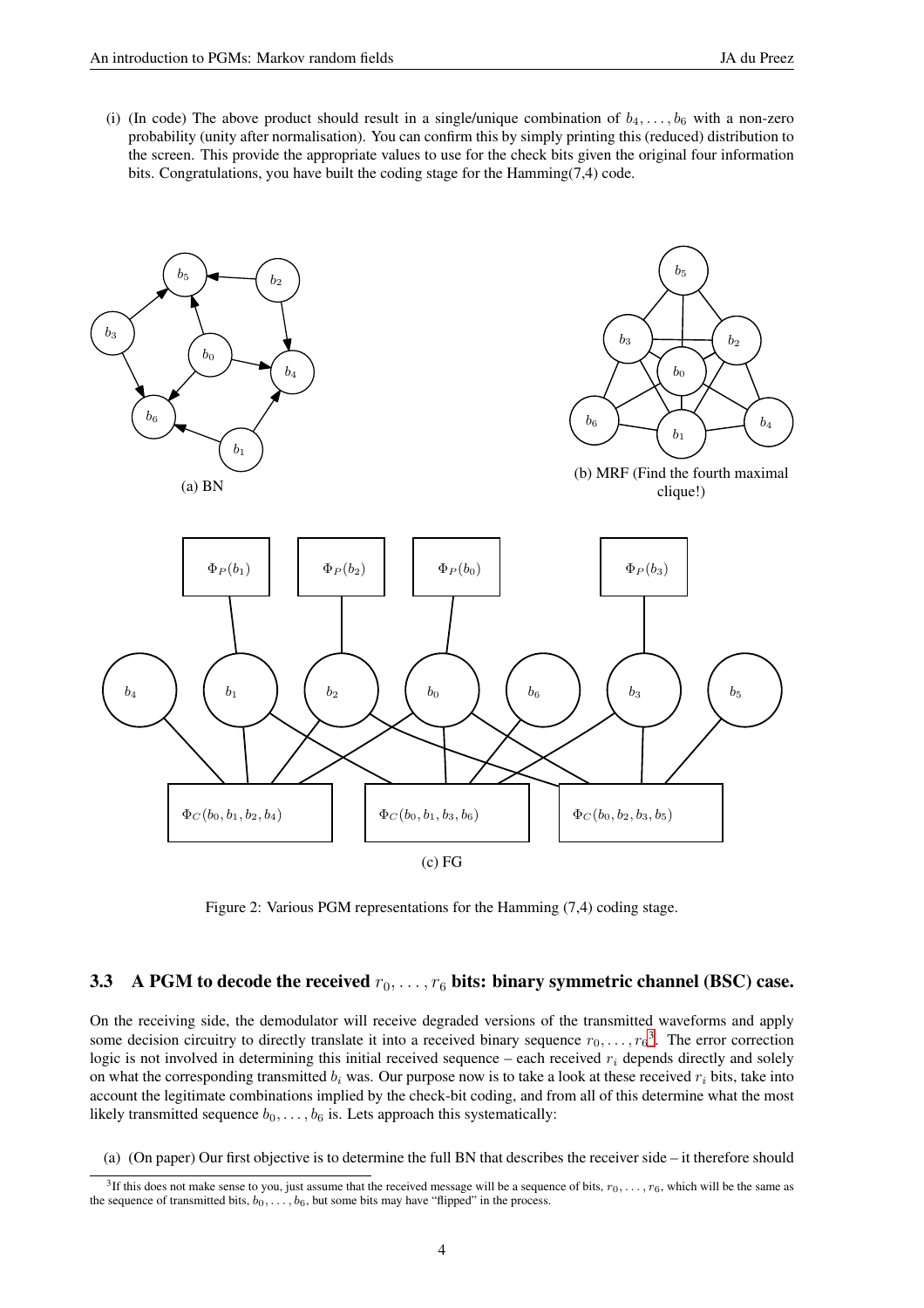describe the joint distribution for *both* the  $b_i$ 's as well as the  $r_i$ 's. Before reading further, first give it a try right now. If you do get stuck, here is some help:

- At the receiver side our knowledge about the parity behaviour between the various  $b_i$ 's remains unchanged. That part of the network therefore should also remain unchanged, but with the (important) difference that we now of course do not know what the values of the  $b_i$ 's are (they remain unobserved or latent).
- Each  $r_i$  causally depends on its corresponding  $b_i$ . We represent this new knowledge by adding an arrow from each  $b_i$  to its corresponding  $r_i$ .

Ponder: We know from probability theory that we should not confuse correlation with causality. In principle, we should also have been able to somehow work with  $p(b_i|r_i)$ . Why did we specifically choose the causal direction?

Easy isn't it? We simply told the system of the applicable facts. Your BN should look something like Figure [3\(](#page-5-0)a) (further down).

- (b) (On paper) Directly from this BN, write down an expression for the joint distribution  $p(b_0, \ldots, b_6, r_0, \ldots, r_6)$ . You should see that the bits that describe the transmitted check bits are exactly as they were on the transmitted side. This makes sense, our knowledge about that hasn't changed. However, there now appears seven  $p(r_i|b_i)$  terms. Choose an error probability  $P_e$  giving the chances for  $r_i$ to differ from the transmitted  $b_i$ . Low values implies a good channel, high values a bad channel.
- (c) (On paper) You already have the probability tables for the parity checks. Now compile a table that describes the relationship between  $r_i$  and  $b_i$ . Initially you can set  $P_e = 0.01$ .
- (d) (On paper) Drawing the MRF for the receiving side should now also be quite easy. Seeing that each  $r_i$  only has a single parent, no further moralisation is required. It should look something like Figure [3\(](#page-5-0)b) (further down). If you wish to you can also similarly create an FG version.
- (e) (In code) Use the DiscreteTable class and to your existing parity check factors, add seven more for the  $p(r_i|b_i)$ 's.
- (f) (In code) Simulate observed values for these  $r_i$ 's by setting them to the same values as their corresponding  $b_i$ 's (which of course the receiver is ignorant about), and then flip the value of one  $r_i$  to create a single error in those seven received bits. Reduce the various  $p(r_i|b_i)$ 's with these observed values.

**Ponder:** Notice that we are doing the observing on the left side of the conditioning bar (i.e., the | symbol). This is quite handy – in your previous probability theory education you went through a bit of Bayes rule gymnastics to achieve this. Another thing you might notice: we now reduced these factors fairly early on, while earlier (with the coding side of things) we did it only after we multiplied the factors. Both are valid (here we wanted to keep the tables small).

(g) (In code) Now multiply all your factors together and normalise. Because this product already takes the observed  $r_i$ 's into account, you have now calculated  $p(b_0, \ldots, b_6|r_0, \ldots, r_6 =$  the observed values). Find the combination with maximum probability, that should be your decoded sequence. You should see that the introduced error was automatically corrected.

Ponder: In contrast to the transmitter side of things where there was only one non-zero probability, there now are 16 cases with non-zero probability. Why is this so?

- (h) (In code) Play a bit with this. For instance, change  $P_e$  and observe what happens to the decoding probabilities. Check whether the maximum probability depends on which particular bit went bad. Flip a second one of the received bits and confirm that this system cannot correct two wrongly received bits. And reflect a moment on how much easier this is than doing the manual calculation.
- (i) **Ponder:** What happens when  $P_e$  is unreasonably (literally so) high such as in  $P_e = 0.9$ ? Does this make sense to you?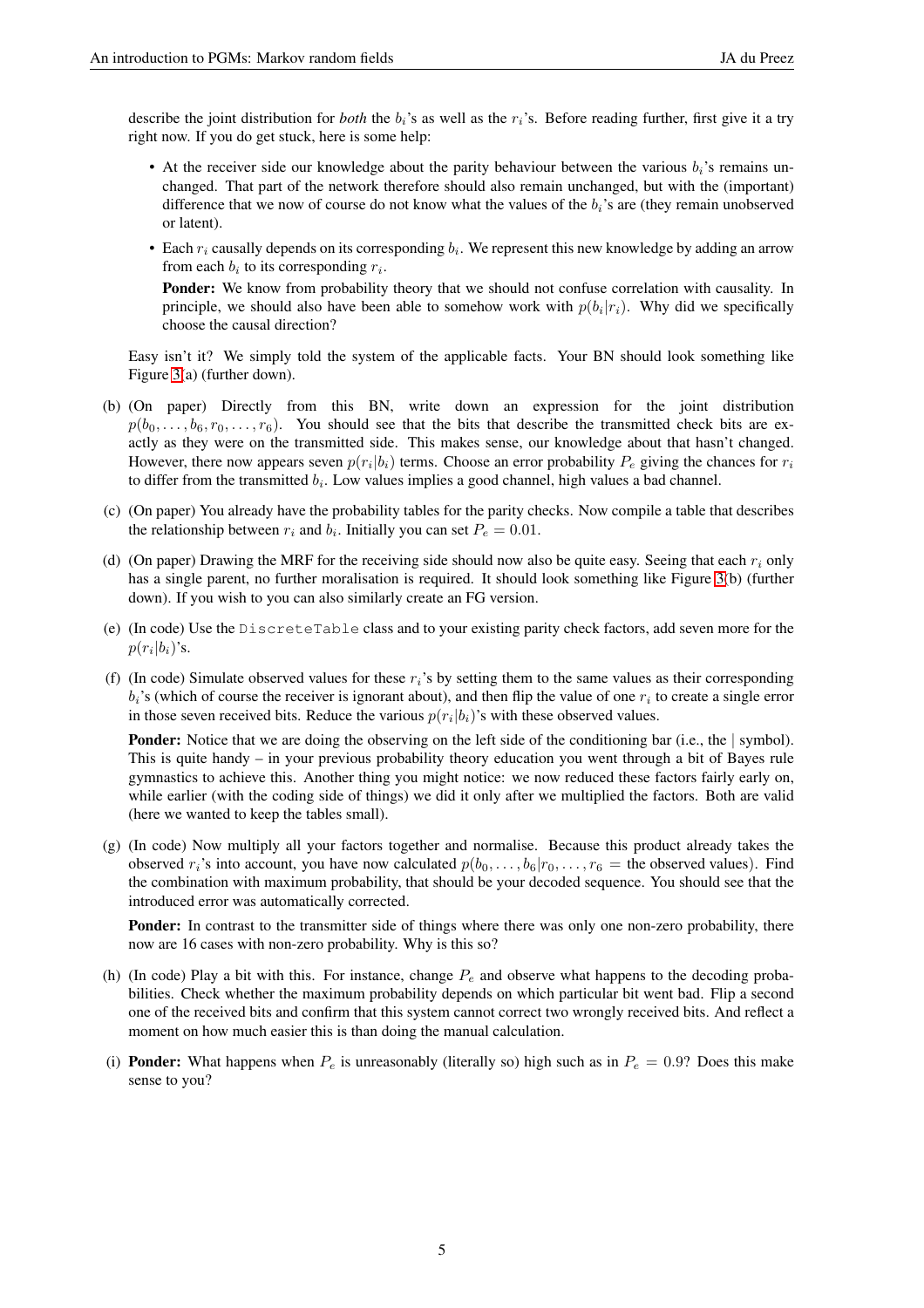



<span id="page-5-0"></span>Figure 3: Some PGM representations for the Hamming (7,4) decoding stage.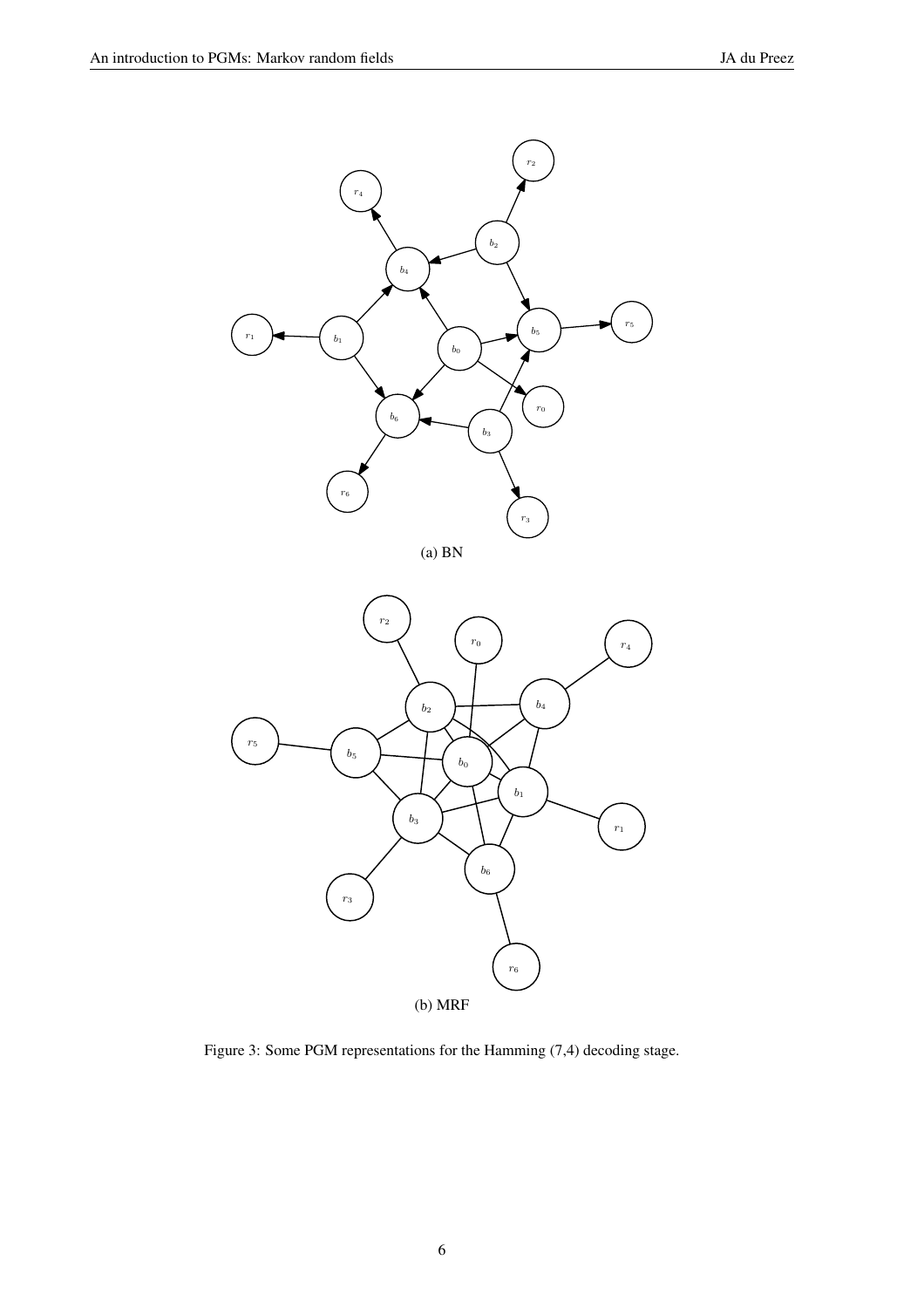### 3.4 Decoding directly on unquantised/continuously valued received  $r_0, \ldots, r_6$ : additive white Gaussian noise (AWGN) case. A first foray into the world of hybrid (i.e. discrete and continuous) random variables.

In the BSC case (section [3.3](#page-3-2) above) we assumed that the demodulator first decides on the value of the binary  $r_i$ 's, and then we fix possible errors by making use of the parity check logic. We also saw that this procedure can correct up to a maximum of one error.

But certainly this can't be optimal? To make these  $r_i$  decisions the system compared received (analogue) waveforms to reference waveforms resulting in real-valued correlations. The final decision was then made by comparing these correlations against thresholds. Shouldn't we also take into account how certain the system was when making each of these decisions?

We can improve on this situation by getting rid of these premature decisions and move the  $r_i$ 's one level deeper into the system – they now directly become the underlying real-valued / continuous correlation values. Depending on what the transmitted bit was, a continuous probability density function (PDF) can describe the  $r_i$  correlation values we might see. The nature and severity of the channel noise will dictate the shape of the PDF. For instance, the relationship might be something like:

$$
p(r_i|b_i) = \begin{cases} \sqrt{\frac{1}{2\sigma^2}} e^{-\frac{(r_i - \mu_0)^2}{2\sigma^2}} \text{ with } b_i = 0\\ \sqrt{\frac{1}{2\sigma^2}} e^{-\frac{(r_i - \mu_1)^2}{2\sigma^2}} \qquad b_i = 1, \end{cases}
$$

i.e. two Gaussian PDFs with means respectively  $\mu_0$ ,  $\mu_1$  and common variances  $\sigma^2$ . (For this simulation you can work with  $\mu_0 = -1$ ,  $\mu_1 = 1$  and  $\sigma^2 = 0.25$ ).

Now this might seem to be a bit daunting – we have (so far) not at all discussed how to handle continuous valued random variables. And that is indeed a whole topic on its own. However, help is close at hand. Remember, the moment we observe a random variable it reduces the table to whatever we are left with after eliminating everything not compatible with this observed value? Similarly, when we have a hybrid factor (i.e. involving both discrete and continuous random variables), and we observe *all* the continuous ones, we simply instantiate those observed continuous values and we are left with a factor consisting purely of (scaled) discrete probabilities. In Figure [4,](#page-6-0) with the dashed line indicating the observed value for  $r_i$ , the two circled values directly translates to these (scaled) probabilities. You might want to protest that Bayes' rule should be involved here somewhere? Already taken care of elsewhere in the graph. Nifty heh!



<span id="page-6-0"></span>Figure 4: Plot of a hybrid factor. For any given  $r_i$  this reduces to a table with two scaled probabilities for  $b_i$ .

The important new aspect we introduced here is that, where-as the BSC channel situation above worked with fixed  $P_e$  values, in this hybrid case each one of the  $b_i$ 's has its own individualised table reflecting its particular